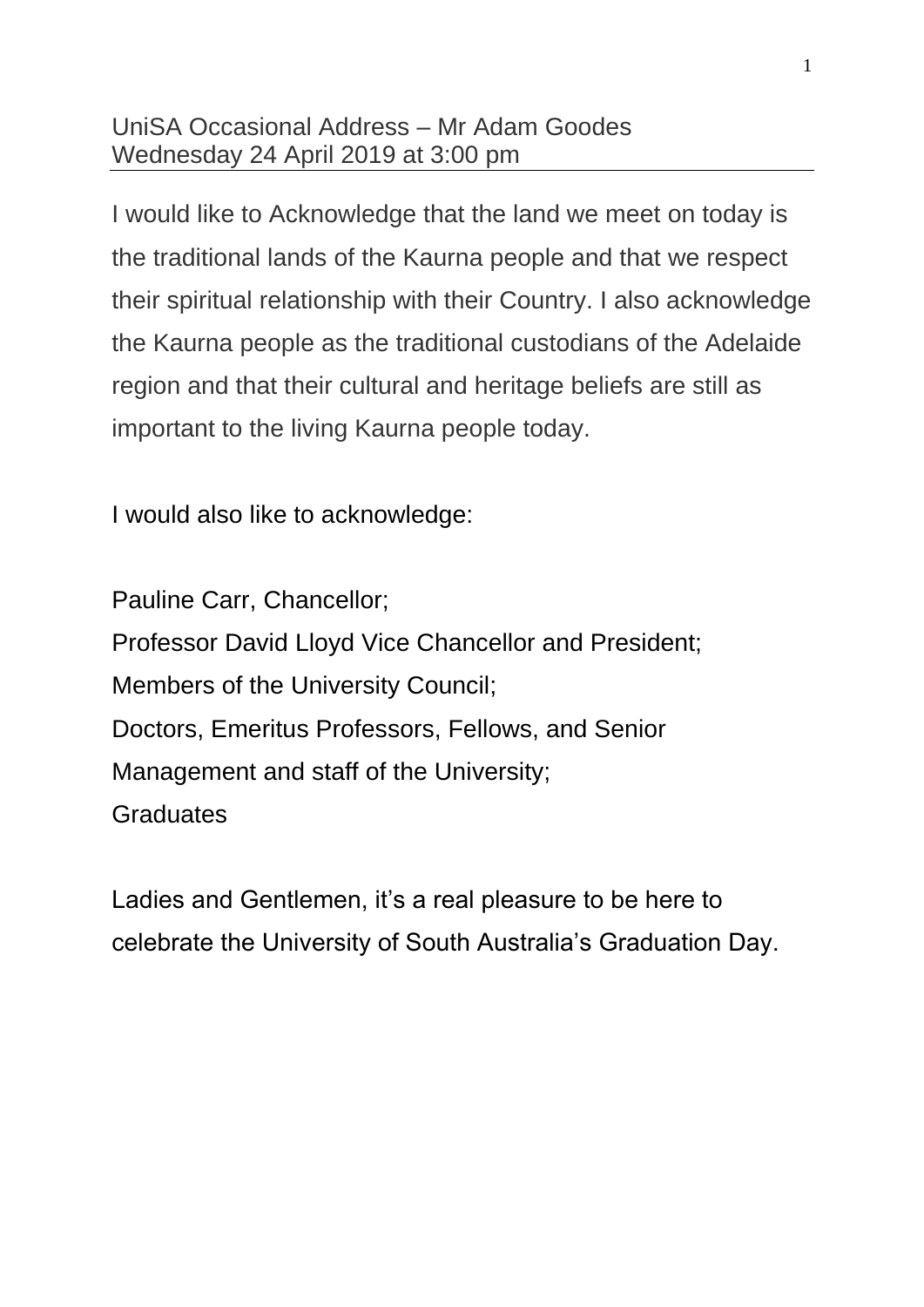New graduates…. Congratulations. Congratulations on the dedication and perseverance you have shown in reaching this milestone, on the discipline and focus you have learnt in coming this far, on the importance you have placed on formal education and of course on your graduation. Most importantly, congratulations on the successes you will have from here in utilising your skills, education and experience in being and creating a better future and world. Your role is so important in society. Your presence is key to our future.

I am honoured to stand here today amongst each of you because this, and what you have done is, I believe the foundation of great things to come.

In my experience, the richness of learning and opportunity comes not only from the formal education that you receive, but the people you meet, the situations you encounter and the mistakes you make. I'm sure many of you have learnt in some way or another the importance of preparation and felt the stress of deadlines. I'm sure you've experienced the support of good friendships, and the pull of peer pressure. You may also have started to understand the strength of your own mind in challenging situations and the weakness of your own body after too many uni-bar beer-drinking competitions.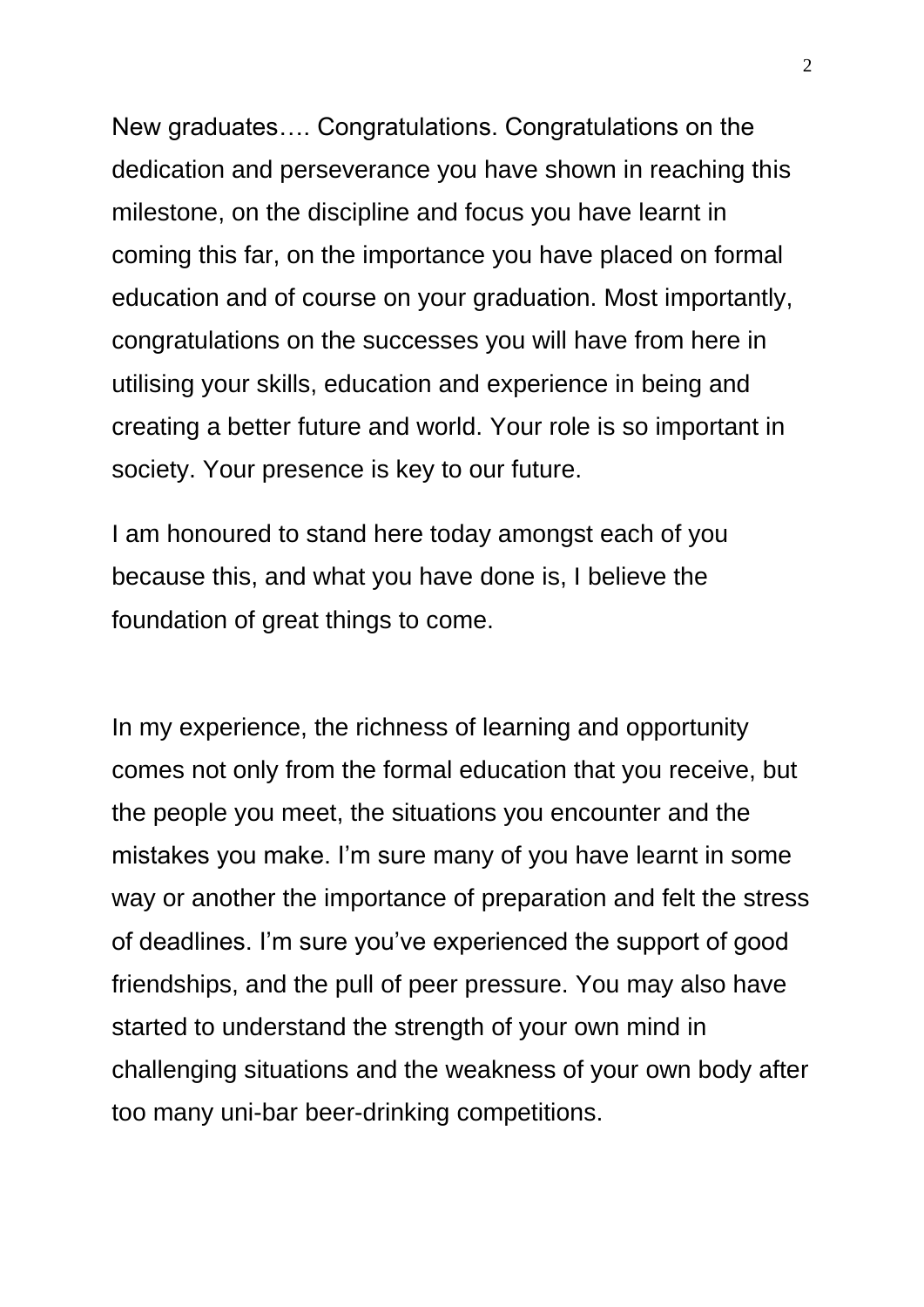Not everyone is as privileged as we are to be in this position. That is, to be standing here having had the opportunity to be educated. To have had the opportunity to go to a good school, attend university, work hard and of course graduate.

Often we don't realise how lucky we are to have had the opportunity to be educated in such a well-respected university like this one, because we take education for granted. I have seen and met so many people in so many areas that don't have the opportunity to be educated like we have, who cannot read and write and have not been able to participate in learning like we have.

**In my opinion, education is the absolute underlying key for** people to achieve their goals. Not just because it provides them with more knowledge and understanding of the world and the people around them, but also because it enables people to dream – and dream big. Dream about things that they wouldn't otherwise dream about. But it's the foundation for achieving our dreams. Not the guarantee.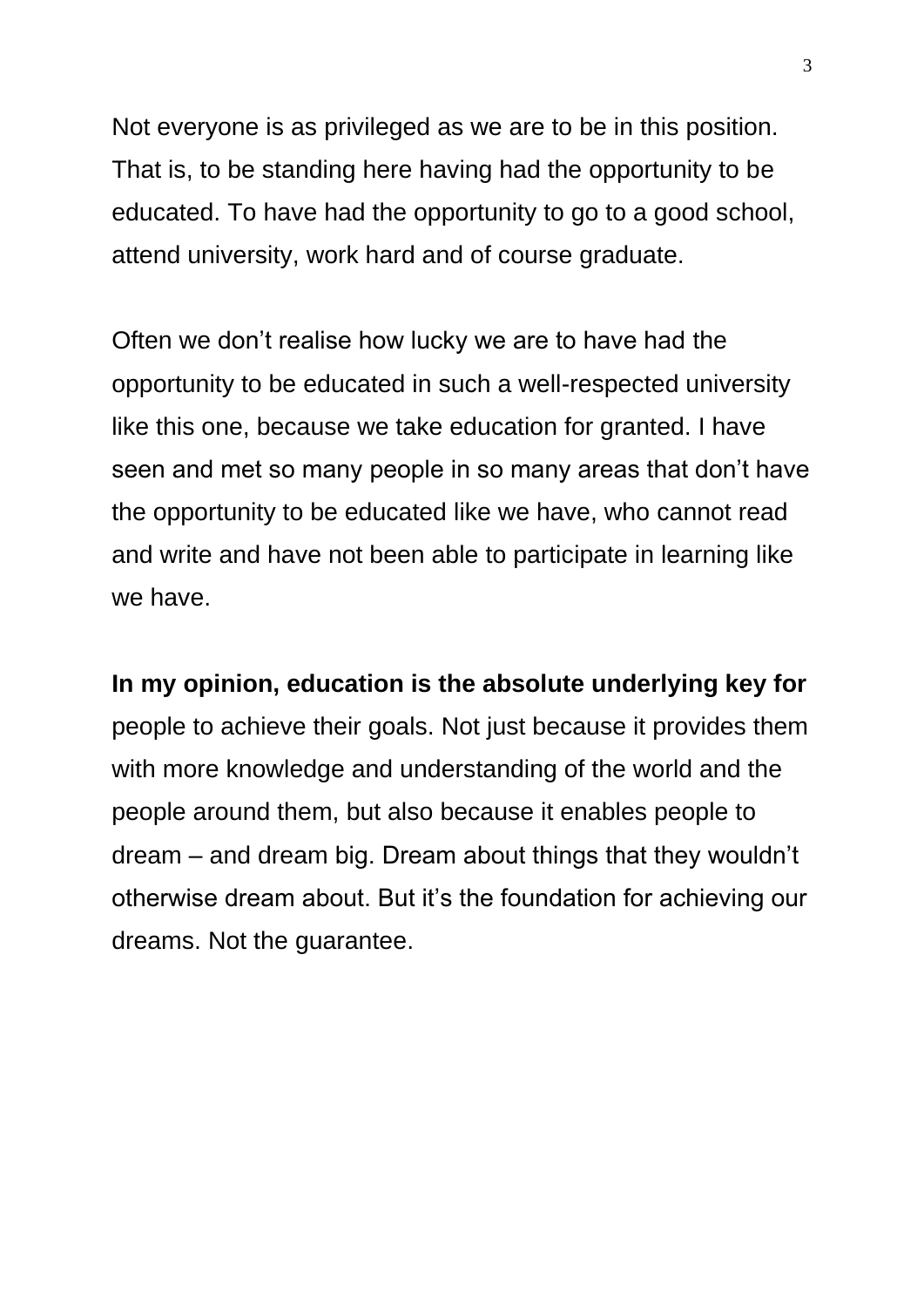I hope you always appreciate the opportunity you have to learn, to grow, to dream, and to do.

When I think back to my schooling – primary school, high school – I was really shy. I was one of the younger kids and didn't talk a lot. But I loved learning and I learnt from listening, so it suited me fine. I do remember my report cards were all quite consistent, across subjects and throughout the grades.

They all said, "He is quiet, but shows potential". In 1997 when the Sydney Swans, drafted me at first, my coach at the time said exactly the same thing "shows potential". But he took it one step further, and it was only then that this comment really resonated with me.

He said, "You are here and have been drafted, because you show potential. That got you here. But now, what are you going to do with it?"

And it suddenly hit me. We were all there because we had potential. We were one of the lucky ones that had a level of skill that someone else had seen. We had the potential to do more. But the difference now was whether we chose to do something with it.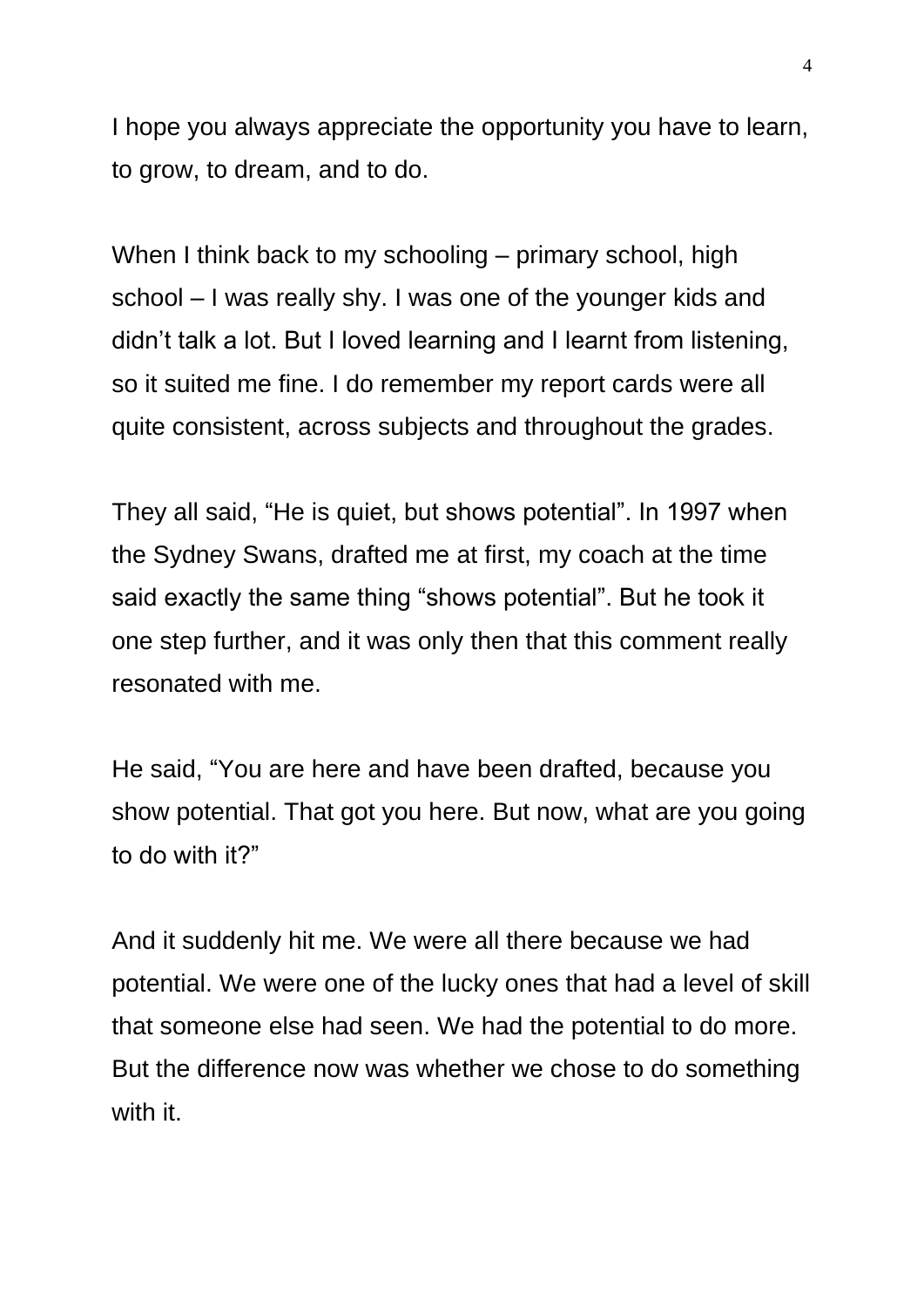That's when I realised, the real challenge and work started then – to learn about my team mates, the Swannies as an organisation, learn about my achievements, and learn about myself – how I handle stress, how I see challenges, and how to utilise my ability.

So what are you going to do with your potential?

I'm sure there have been many challenges you have overcome to get you to this point. But the even bigger challenges are what comes next, and what you choose to do with it from here. And which path you choose to take.

Challenges do not mean what's in front of us is impossible. In my eyes, they are opportunities for me to use my potential that others saw. Sometimes, we just need to break down what's in front of us, prioritise what's important and be present in the moment. Yes there may be sacrifices along the way, there certainly was for me. But what motivated me through these challenges and sacrifices, was my desire to work the hardest I could to reach and achieve my dreams.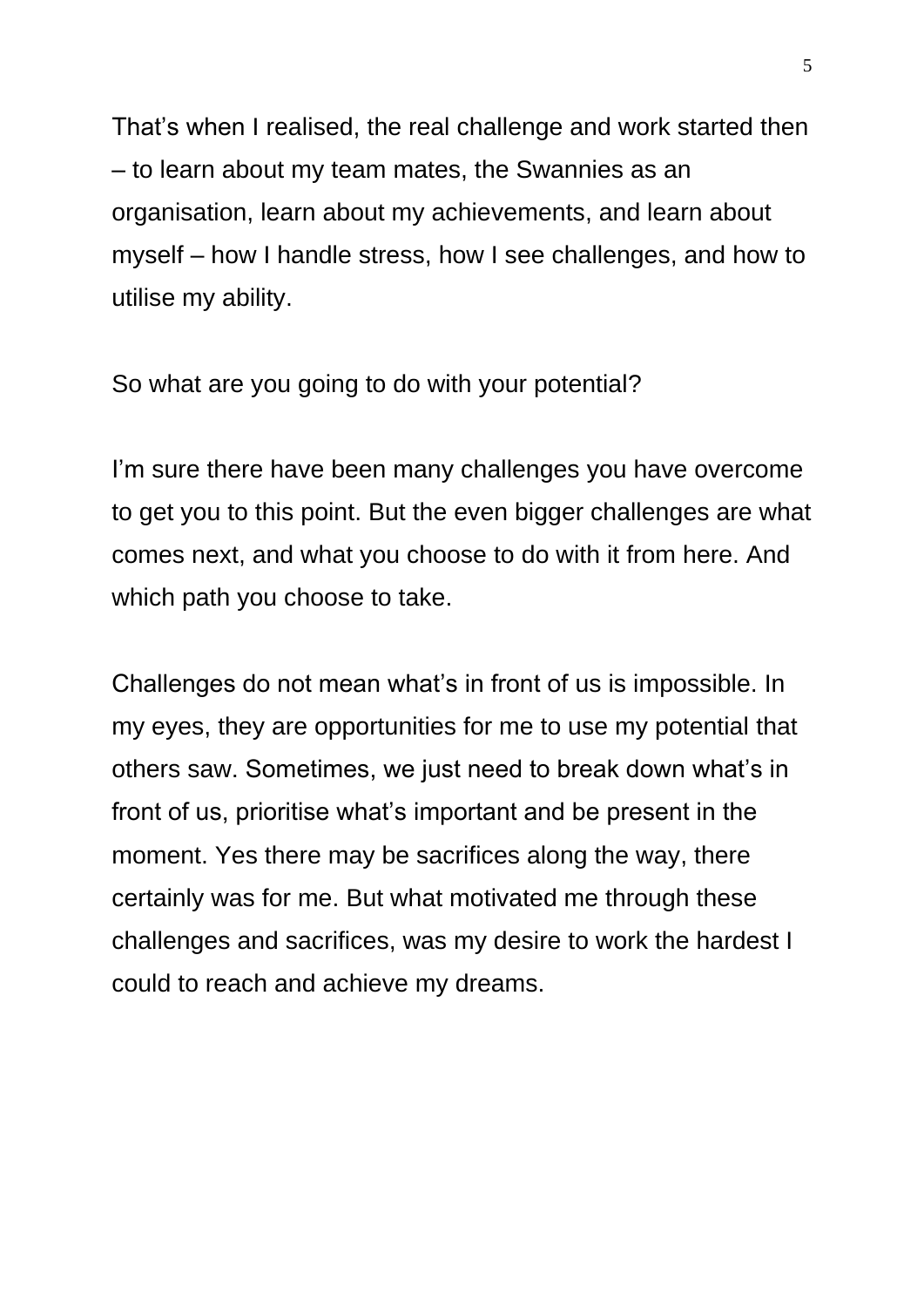And what I know of my old industry, which I'm sure doesn't differ that much from yours is that your skill and talent is what got you here. But it is your mindset - determination, dedication and discipline – the way in which you handle what gets thrown your way, that will make you stand out.

Some of you may go on to do further studies. Some of you may go on to start your career. Some of you may already be midway through one of them. All of you have the basis to do whatever you want from here.

So be excited, not daunted by your potential, chosen career, what your future holds, what you can achieve.

But who am I to tell you what to do? I'm just an Adnyamathanha/Narunga man that went to school, but not to university. I'm just a retired footy player with a couple of Brownlow's and a really "offensive" dance. But I am also a guy that has always had a desire to learn, and one that feels so proud and privilege for having such a rich "education".